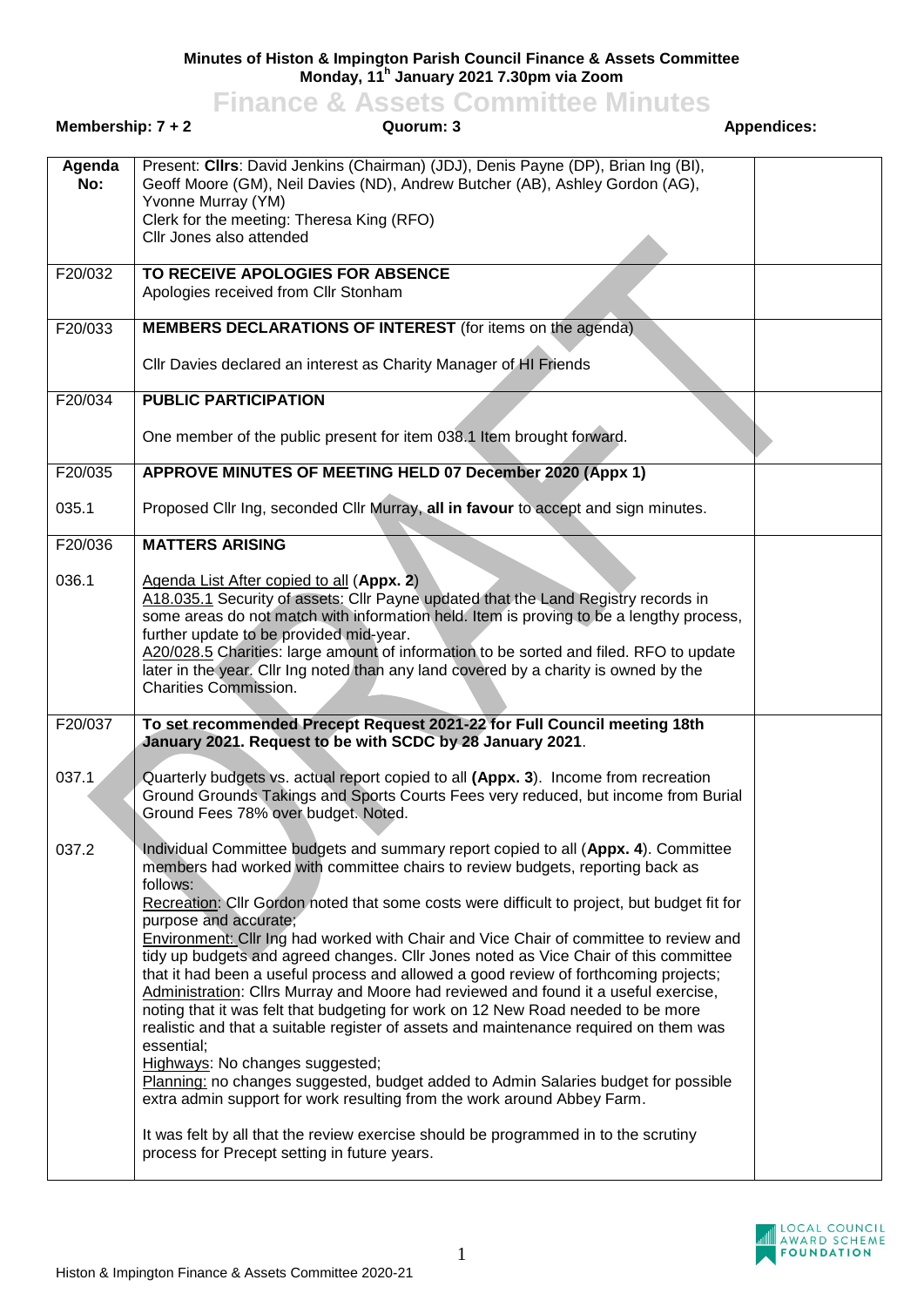| 037.2   | Cllr Jenkins shared a PowerPoint presentation (Appx 5). Highlights discussed:             |             |
|---------|-------------------------------------------------------------------------------------------|-------------|
|         | Spending 2020/2021 down on last year, giving higher operating surplus for the             |             |
|         | current year                                                                              |             |
|         | Income greatly reduced due to COVID. Hoping for a bounce back in 21/22 but<br>$\bullet$   |             |
|         | this might be optimistic, so hoping that expenditure will not be as high.                 |             |
|         |                                                                                           |             |
|         | Felt that figures from Precept Working sheet gave a sound basis for<br>$\bullet$          |             |
|         | proceeding.                                                                               |             |
|         | Requested 21/22 committee budgets lower than for 2020/21.<br>$\bullet$                    |             |
|         | Surplus from current year can be used to fund capital projects and other items            |             |
|         | not yet budgeted for, including possible COVID related spending. Task and                 |             |
|         | Finish groups not accounted for in budget figures.                                        |             |
|         | Contingency suggested of £20,000 to cover COVID and Task and Finish<br>$\bullet$          |             |
|         | Groups, and a working Capital pot of £50,000 to fund capital spends into                  |             |
|         |                                                                                           |             |
|         | reserves and capital projects.                                                            |             |
|         | Suggested increase of 2%, used by other councils. Equivalent to an increase<br>$\bullet$  |             |
|         | of 2.28 per year for a Bad D household, increasing form £114.07 to £116.35,               |             |
|         | giving a precept figure of £389,160.53.                                                   |             |
|         | Suggested any shortfall on Rec Income to be funded out of reserves, expected<br>$\bullet$ |             |
|         | to be approx. £9384.                                                                      |             |
|         |                                                                                           |             |
|         | Other shortfalls on capital spend to be backed up with grant money and Section            |             |
|         | 106 money or any monies left from current year's underspend.                              |             |
|         |                                                                                           |             |
|         | Committee suggested it was necessary to make the capital spend process much               |             |
|         | tighter, now we have the tools to do so. RFO to collate Capital spend figures from 3      |             |
|         | Year Plans into a report for first F&A committee meeting of new financial year, process   | RFO/Next    |
|         | agenda                                                                                    |             |
|         | for capital spend to be explained to committees. Committee also noted the need to         |             |
|         | review assets and their maintenance, item for next agenda.                                | Next agenda |
|         |                                                                                           |             |
|         | It was therefore proposed CIIr Jenkins, seconded CIIr Payne and agreed all in favour, to  |             |
|         | recommend 2.0% increase to Full Council, resulting in a Precept request of                |             |
|         | £389,160.53 and a Band D payment of £116.35 p.a. from £114.07p.a. in 2020-21.             | JDJ         |
|         | Cllr Jenkins to produce report for Full Council.                                          |             |
|         |                                                                                           |             |
| F20/038 | <b>OTHER MATTERS</b>                                                                      |             |
|         | <b>Standing orders suspended</b>                                                          |             |
|         |                                                                                           |             |
| 038.1   | To review any requests received for grants from the COVID fund                            |             |
|         | Colin Myles attended the meeting to request a payment form the COVID fund                 |             |
|         | previously set up. Colin explained how he had helped to recommission laptops, donated     |             |
|         | for free, to offer to the schools to give to those who did not adequate IT facilities for |             |
|         | home learning. Donation/Grant Application form completed (Appendix 6) totalling a         |             |
|         |                                                                                           |             |
|         | request for £619.70.                                                                      |             |
|         |                                                                                           |             |
|         | <b>Standing Orders were resumed.</b>                                                      |             |
|         |                                                                                           |             |
|         | Donation request approval proposed by Cllr Moore, seconded by Cllr Gordon. All in         |             |
|         | favour, payment agreed.                                                                   |             |
| F20/039 | <b>DATES OF NEXT MEETINGS</b>                                                             |             |
|         | 26 April 2021, 24 May 2021                                                                |             |
|         |                                                                                           |             |
| F20/040 | How to communicate 11 <sup>th</sup> January F&A Meeting, and to request items for next    |             |
|         | agenda(s):                                                                                |             |
|         |                                                                                           |             |
|         | Communicate grant to Colin Myles on website                                               |             |
|         |                                                                                           |             |
|         | Agenda Item: Capital Bid/3 Year Plan report, Asset Register review and Maintenance,.      |             |
|         | Capital Spend Policy final review.                                                        |             |
|         | Meeting closed at 8.31p.m.                                                                |             |
|         |                                                                                           |             |
|         | Appx 1 - Minutes 07.12.20                                                                 |             |
|         | Appx 2 - Matters Arising (Agenda List After)                                              |             |
|         |                                                                                           |             |